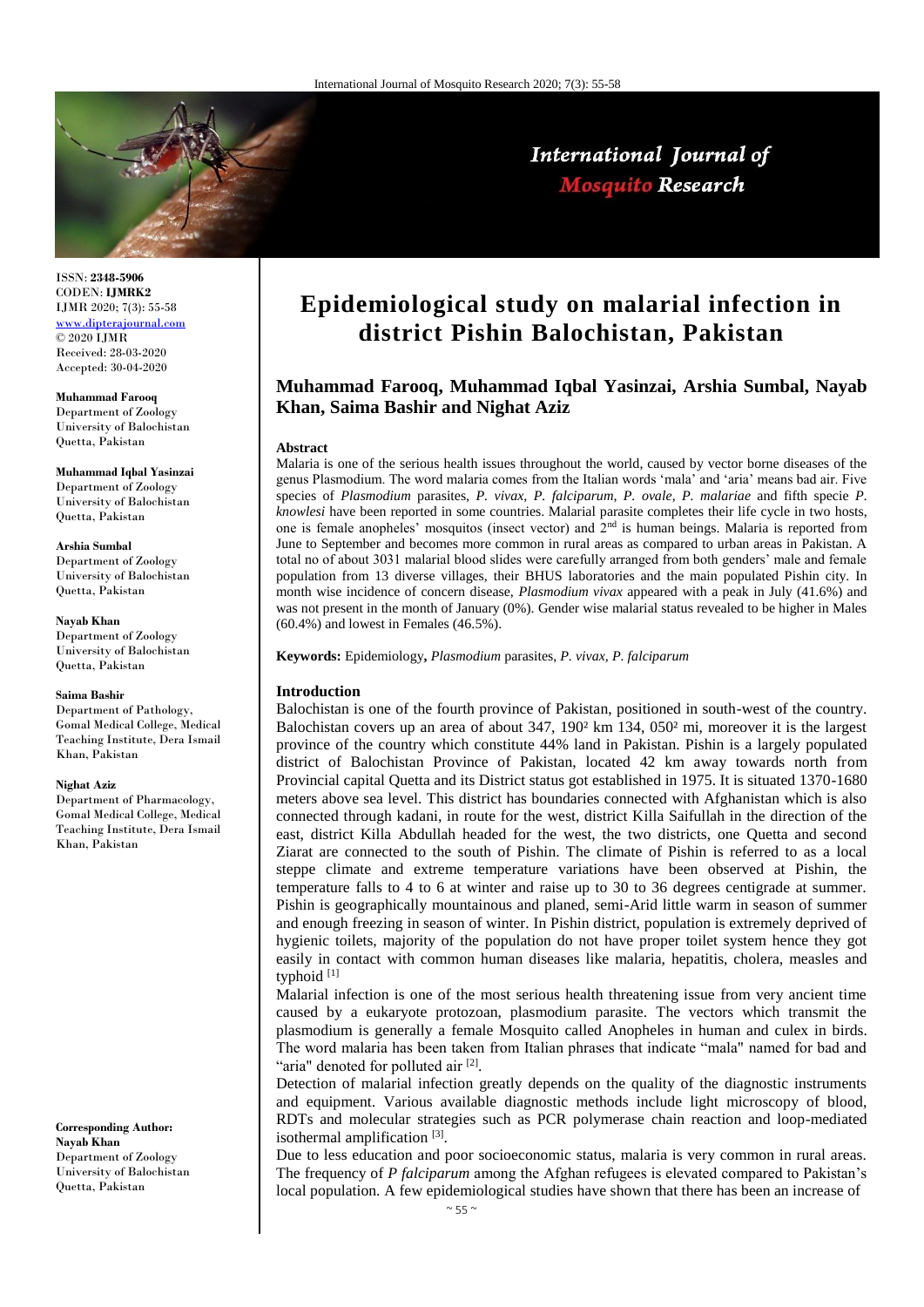24 to 36% malaria cases in Pakistan due to Afghan refugee immigration to Pakistan<sup>[4]</sup>.

Malaria infectivity is still a considerable health threat in both the urban and rural areas of Pakistan due to shortage of facilities, deprived cleanliness, lack of education and poor literacy level. The problem of malaria arose in Pakistan as well as in the provinces of Balochistan, KPK, Sindh and the Federally Administered Tribal Areas, which have recently been merged in KPK and also in refugee camps. Transmission of malaria is observed to be significantly high, with the major transmission of *P. vivax* that is high in hot weather from June to September and again in April to June and with infection recurrences in December<sup>[5]</sup>.

Malaria is included in serious life threatening and injurious diseases from very past and still it is a dominant issue not only in Pakistan but also for the rest of the countries. Malaria disease is specially a burden for developing and less developed countries. Malaria is considered as one of the major reasons for deaths in the world population and still malaria is the main cause of morbidity and mortality in poorly developed regions in the world [6].

In Pakistan, there are different factors that contributes and encourage appropriate environment for malarial spread which includes agricultural practices with an immense irrigation system and monsoon rains, additionally travelling of population inside the country as well as across international borders which are with Iran and Afghanistan respectively [7]. Present research was conducted to determine malarial status in pishin distict for its effective management and control.

## **Materials and Methods**

The entire study was conducted in Pishin (Rural and Urban) district. Blood samples were obtained using pricking method followed by slide preparation to detect malaria with the use of a light compound microscope (Fig 1-2).

#### **Data collection**

Two PCD and ACD methods are widely used to detect cases of malaria. PCD (passive case detection) was successful in analyzing the blood of the patient which showed signs and symptoms of malaria disease.

For ACD (active case detection), home visits were conducted to examine the blood of the individuals with signs and symptoms of malaria or a history of current or near-past indication of malaria.

Blood slides were then prepared, thick, thin films both, and



stained slides were further tested for parasite detection in the

**Fig 1:** Gametocytes of *P. vivax*



**Fig 2:** Gametocytes of *P. falciparum*

#### **Results**

laboratory<sup>[8]</sup>.

A total no of about 3031 malarial blood slides were carefully arranged from both genders' male and female population of 13 diverse villages, their BHUS laboratories and the main inhabited area of district Pishin. Month-based incidence of concern disease resulted in high ratio of *P. vivax* in July (41.6%), June (33.4%), August (24.6%) and lowest (0%) in the month of January, February, and March, moreover mixed infection was observed in April, May, August, October and December (Table.1). The Gender-wise malarial status was higher in Males (60.4%) and lowest in Females (46.5%) (Table 2). The same frequencies and percentages are also expressed in graphs, month wise is expressed in figure 3 and gender wise is shown in figure 4 of malarial infection.

| S. No | <b>Month</b>    | <b>Examined slides</b> | <b>Positive slides</b> | P. Vivax | P. Falciparum | mixed infection |
|-------|-----------------|------------------------|------------------------|----------|---------------|-----------------|
|       | January (2019)  | 241                    |                        | $\theta$ |               | 0               |
| 2     | February        | 237                    |                        | 0        |               |                 |
| 3     | March           | 242                    |                        | $\Omega$ | $\Omega$      | $\Omega$        |
| 4     | April           | 245                    | 58                     | 56       | $\Omega$      | 02              |
| 5     | May             | 246                    | 56                     | 54       | $\Omega$      | 02              |
| 6     | Jun             | 278                    | 97                     | 93       | 04            | $\Omega$        |
| 7     | July            | 252                    | 105                    | 102      | 03            | $\Omega$        |
| 8     | August          | 276                    | 68                     | 66       | $\Omega$      | 02              |
| 9     | September       | 261                    | 53                     | 51       | 02            | $\Omega$        |
| 10    | October         | 273                    | 48                     | 46       | $\Omega$      | 02              |
| 11    | November        | 246                    | 41                     | 38       | 03            | $\Omega$        |
| 12    | December (2019) | 234                    | 45                     | 36       | $\Omega$      | 09              |
|       | Total           | 3031                   | 571                    | 542      | 12            | 17              |

**Table 1:** Month wise occurrence of malarial infectivity of Pishin district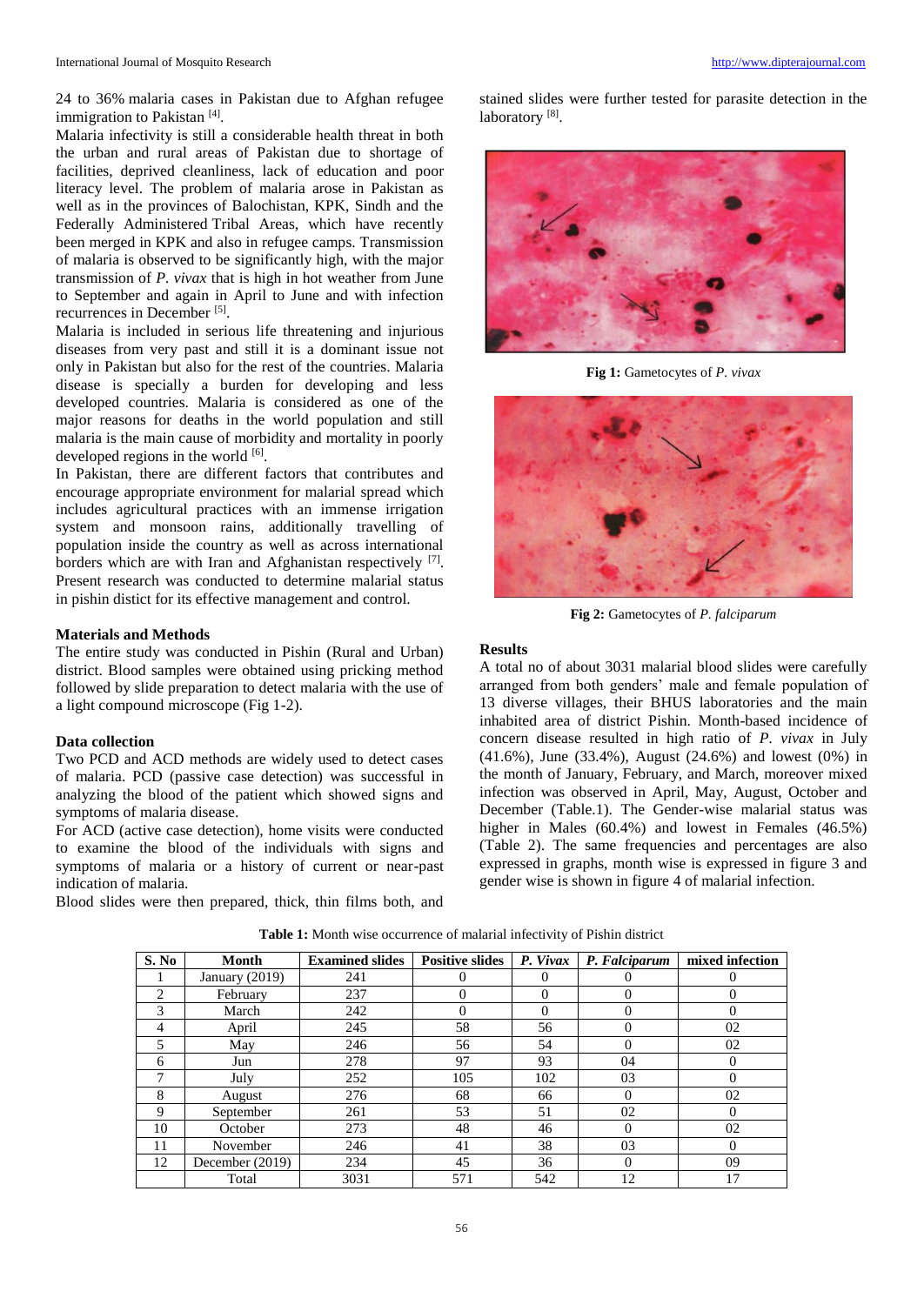| S. No        | <b>Total slides studied</b>                                         | Total (+ve) slides studied | Total male $(+ve)$ slides studied | Total female $(+ve)$<br><b>Slides studied</b>                         |
|--------------|---------------------------------------------------------------------|----------------------------|-----------------------------------|-----------------------------------------------------------------------|
| $\mathbf{1}$ | 3031                                                                | 571                        | 345 (60.4%)                       | 226 (46.5%)                                                           |
|              | 120<br>100<br>80<br>60<br>40<br>20<br>January 2019 Mary March April | May                        | huty August Cadagoed March 2019)  | Plasmodium vivax<br>Plasmodium falciparum<br><b>H</b> Hixed infection |
|              |                                                                     |                            |                                   |                                                                       |

**Table 2:** Gender-wise status of Malaria

**Fig 3:** Month wise status of malaria in Pishin



**Fig 4:** Gender wise status of malaria in Pishin District

#### **Discussion**

The current research study expresses that the total No. of 3031 slides were prepared and these concerned people were under trial to detect the parasite frequency in 13 various areas of the district Pishin including main city. Total 571 slides turned out to be positive (18.8%), out of 3031 suspected slides, in which the *P. vivax* incidence was considerably high with 542 positive slides (94.9%) as compare to *P. falciparum* with 12 positive slides (2.1%) in entire area and the occurrence of mixed infection was about 17 positive slides (2.9%).

The earlier research study work regarding malarial prevalence noted elevated frequency of *P. vivax* in Balochistan province in district Khuzdar (67%). Gender wise prevalence of malaria was highest in males (60.47%) than females (39. 52%), as gender variation in malaria transmission exists as a result of Pakistan's socio-economic structure, such as low female involvement in agriculture activities. Consistent high prevalence of malaria in autumn may be due to monsoon as it facilitates favorable temperature in these months and also these monsoon rains contributes in formation of pools of stagnant water which provides suitable circumstances for the breeding of mosquitoes and therefore results in elevated malaria instances<sup>[2, 9]</sup>.

Another recent work carried out by Sumbal *et al.,* in Quetta (city) district of Balochistan reported positive cases as 19.56% whereas *P. vivax* was higher (84.52%) than *P. falciparum* (6.01%) and mixed infection (12.29%). Male are more likely to be outside the home at night, compared to females so it facilitates more cases of males than females. <sup>[5]</sup>. According to another study report  $[10]$ , it was noted that malaria disease incidence was very high in the month of August (15.18%) and low in the month of June (9.5%). Malaria infection was extensively high in gender males with a percentage (65.20%) as compared to gender females (34.70%) in gender-based occurrence.

## **Conclusion**

Malaria is highly prevalent in Balochistan, and malarial control has become challenging largely due to misdiagnosis, shortage of laboratory facilities, lack of proper medications and lack of awareness. In this study, malarial prevalence turned out to be very high in month of July with high